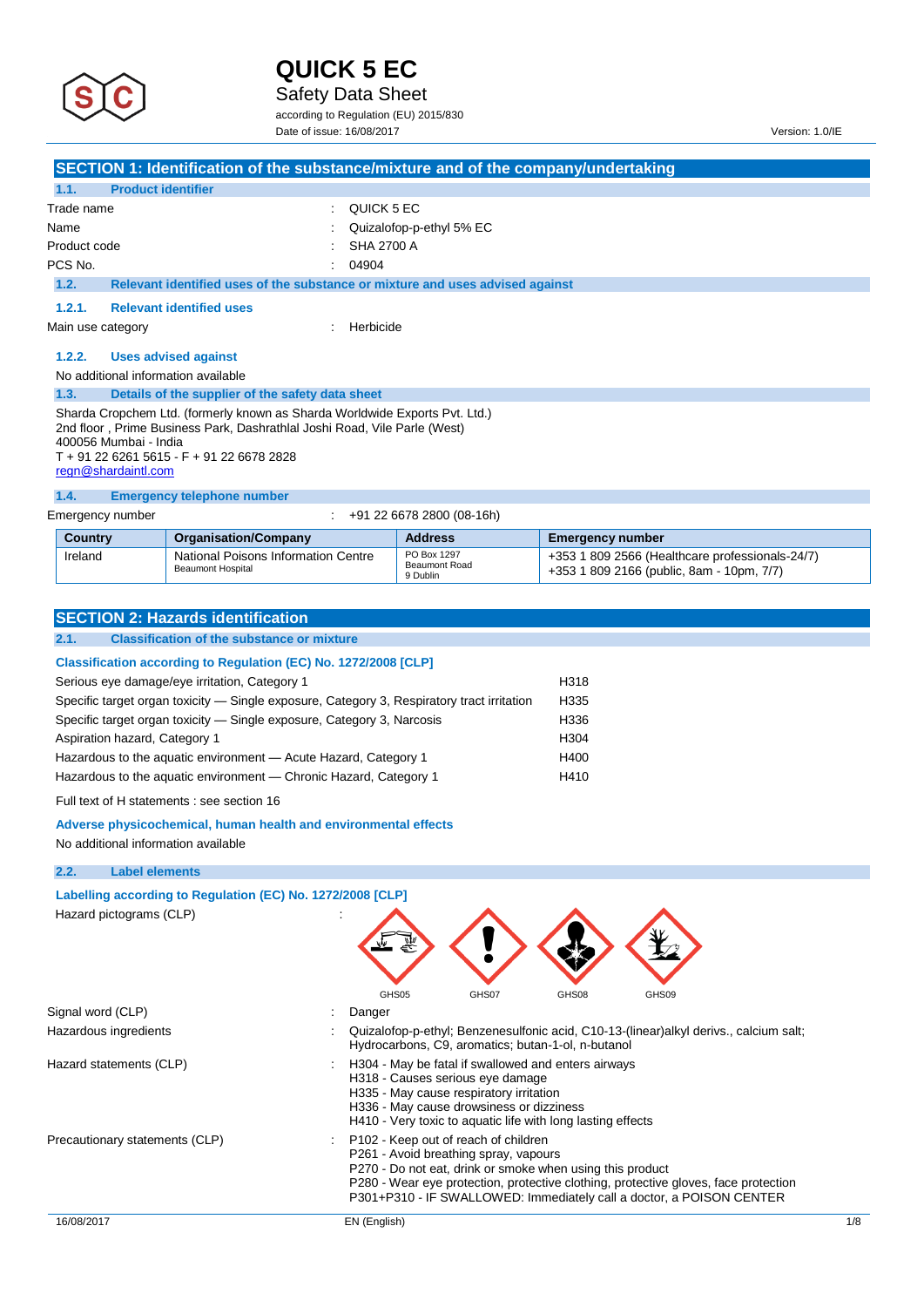## according to Regulation (EU) 2015/830

|                              | P304+P340 - IF INHALED: Remove person to fresh air and keep comfortable for breathing<br>P305+P351+P338 - IF IN EYES: Rinse cautiously with water for several minutes. Remove<br>contact lenses, if present and easy to do. Continue rinsing<br>P310 - Immediately call a doctor, a POISON CENTER if you feel unwell<br>P331 - Do NOT induce vomiting<br>P403+P233 - Store in a well-ventilated place. Keep container tightly closed<br>P501 - Dispose of contents/container to a licenced hazardous waste disposal contractor or<br>collection site<br>except for triple rinsed empty containers which can be disposed of as non-hazardous waste |
|------------------------------|---------------------------------------------------------------------------------------------------------------------------------------------------------------------------------------------------------------------------------------------------------------------------------------------------------------------------------------------------------------------------------------------------------------------------------------------------------------------------------------------------------------------------------------------------------------------------------------------------------------------------------------------------|
| <b>EUH-statements</b>        | EUH066 - Repeated exposure may cause skin dryness or cracking<br>EUH401 - To avoid risks to human health and the environment, comply with the instructions<br>for use                                                                                                                                                                                                                                                                                                                                                                                                                                                                             |
| <b>Other hazards</b><br>2.3. |                                                                                                                                                                                                                                                                                                                                                                                                                                                                                                                                                                                                                                                   |

No additional information available

## **SECTION 3: Composition/information on ingredients**

## **3.1. Substances**

## Not applicable

## **3.2. Mixtures**

| <b>Name</b>                                                      | <b>Product identifier</b>                                                                             | $\%$ | <b>Classification according to Regulation</b><br>(EC) No. 1272/2008 [CLP]                                                        |
|------------------------------------------------------------------|-------------------------------------------------------------------------------------------------------|------|----------------------------------------------------------------------------------------------------------------------------------|
| Hydrocarbons, C9, aromatics                                      | (EC-No.) 918-668-5<br>(REACH-no) 01-2119455851-35                                                     | > 60 | Flam. Lig. 3, H226<br>STOT SE 3, H336<br>STOT SE 3, H335<br>Asp. Tox. 1, H304<br>Aquatic Chronic 2, H411                         |
| Quizalofop-p-ethyl                                               | (CAS-No.) 100646-51-3                                                                                 | 5.3  | Aquatic Acute 1, H400 (M=10)<br>Aquatic Chronic 1, H410                                                                          |
| Benzenesulfonic acid, C10-13-(linear)alkyl derivs., calcium salt | (EC-No.) 932-231-6<br>(REACH-no) 01-2119560592-37                                                     | < 5  | Skin Irrit. 2, H315<br>Eye Dam. 1, H318<br>Aquatic Chronic 3, H412                                                               |
| butan-1-ol, n-butanol                                            | (CAS-No.) 71-36-3<br>(EC-No.) 200-751-6<br>(EC Index-No.) 603-004-00-6<br>(REACH-no) 01-2119484630-38 | < 5  | Flam. Lig. 3, H226<br>Acute Tox. 4 (Oral), H302<br>STOT SE 3, H335<br>Skin Irrit. 2, H315<br>Eye Dam. 1, H318<br>STOT SE 3, H336 |

Full text of H-statements: see section 16

| <b>SECTION 4: First aid measures</b>                                |                                                                                                                                                          |
|---------------------------------------------------------------------|----------------------------------------------------------------------------------------------------------------------------------------------------------|
| <b>Description of first aid measures</b><br>4.1.                    |                                                                                                                                                          |
| First-aid measures general                                          | : Never give anything by mouth to an unconscious person. If you feel unwell, seek medical<br>advice (show the label where possible).                     |
| First-aid measures after inhalation                                 | : Move the affected person away from the contaminated area and into the fresh air. If not<br>breathing, give artificial respiration. Call a doctor.      |
| First-aid measures after skin contact                               | : Remove contaminated clothes. After contact with skin, wash immediately and thoroughly with<br>water and soap.                                          |
| First-aid measures after eye contact                                | : Wash with plenty of water (during 20 minutes minimum) with eyes wide open after taking off<br>soft contact lenses and immediately take medical advice. |
| First-aid measures after ingestion                                  | : Rinse mouth. Immediately call a POISON CENTER or doctor/physician.                                                                                     |
| 4.2.<br>Most important symptoms and effects, both acute and delayed |                                                                                                                                                          |
|                                                                     |                                                                                                                                                          |

#### No additional information available

**4.3. Indication of any immediate medical attention and special treatment needed**

## No additional information available

| <b>SECTION 5: Firefighting measures</b>          |                                                       |                                                                                |     |
|--------------------------------------------------|-------------------------------------------------------|--------------------------------------------------------------------------------|-----|
| <b>Extinguishing media</b><br>5.1.               |                                                       |                                                                                |     |
| Suitable extinguishing media                     |                                                       | Water spray. Dry powder. Foam. Carbon dioxide.                                 |     |
| 5.2.                                             | Special hazards arising from the substance or mixture |                                                                                |     |
| Fire hazard                                      |                                                       | In case of fire and/or explosion do not breathe fumes.                         |     |
| Reactivity in case of fire                       |                                                       | Product is not explosive.                                                      |     |
| Hazardous decomposition products in case of fire |                                                       | Carbon monoxide. Nitrogen oxides. Carbon dioxide. Toxic fumes may be released. |     |
| 16/08/2017                                       |                                                       | EN (English)                                                                   | 2/8 |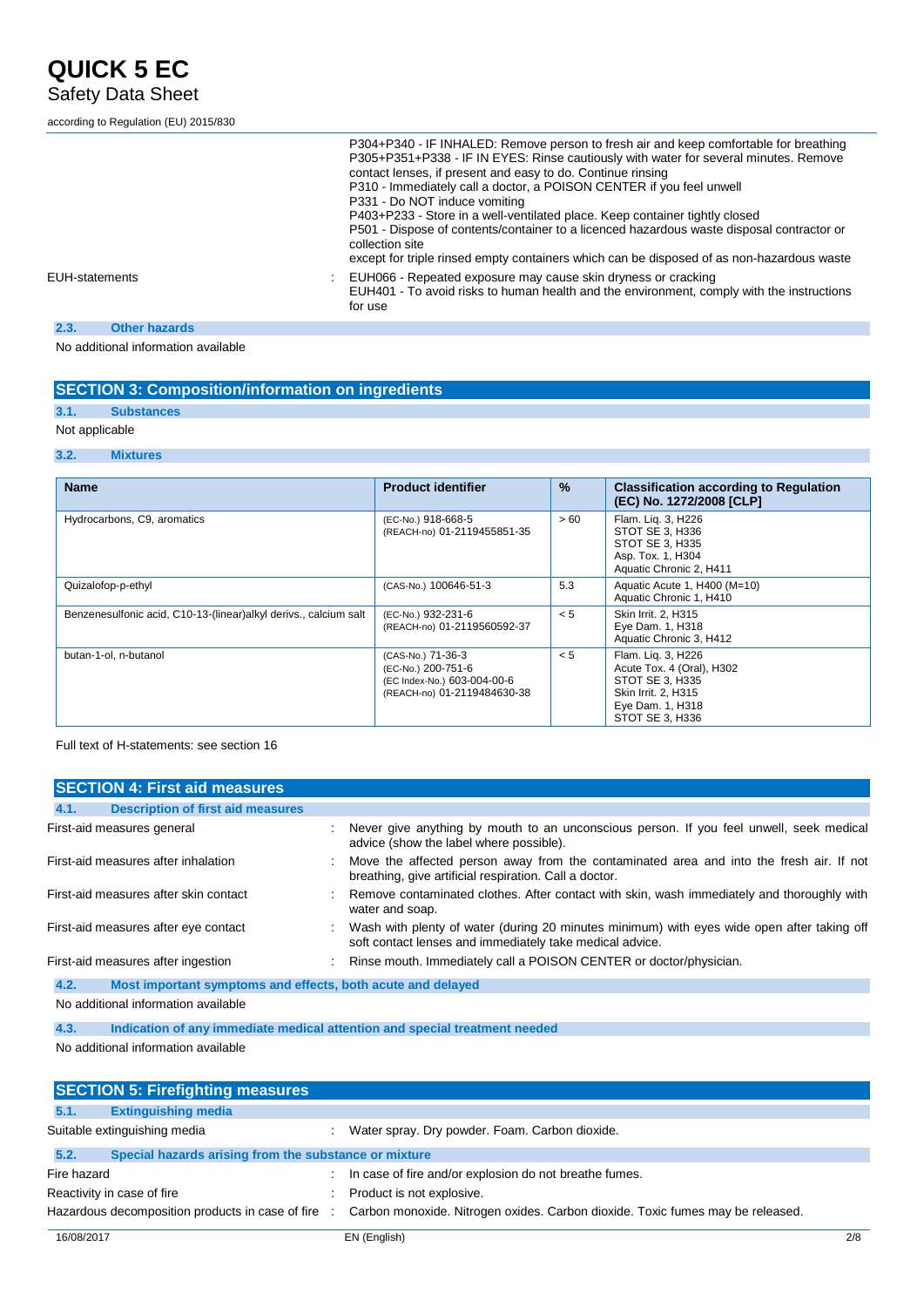## Safety Data Sheet

according to Regulation (EU) 2015/830

## **5.3. Advice for firefighters** Precautionary measures fire : Keep container tightly closed and away from heat, sparks and flame. Keep away from

combustible materials. Firefighting instructions **included in the sett-contained** breathing apparatus may be required. Get the package away from the fire if this can be done without risk. Prevent fire fighting water from entering the environment. Protection during firefighting **intercontagata contage in the UP** of the area without proper protective in the area without proper protective equipment, including respiratory protection. Other information **Other information** : Do not allow material to contaminate surface water system.

|        | <b>SECTION 6: Accidental release measures</b>                       |                                                                                                                                                                                                                                           |
|--------|---------------------------------------------------------------------|-------------------------------------------------------------------------------------------------------------------------------------------------------------------------------------------------------------------------------------------|
| 6.1.   | Personal precautions, protective equipment and emergency procedures |                                                                                                                                                                                                                                           |
| 6.1.1. | For non-emergency personnel                                         |                                                                                                                                                                                                                                           |
|        | Protective equipment                                                | Wear suitable protective clothing, gloves and eye or face protection. Chemical resistant gloves<br>(according to European standard NF EN 374 or equivalent). EN 166. Wear eye protection.<br>Personal protective equipment. EN ISO 20345. |
|        | Emergency procedures                                                | : Evacuate personnel to a safe area.                                                                                                                                                                                                      |
| 6.1.2. | For emergency responders                                            |                                                                                                                                                                                                                                           |
|        | Protective equipment                                                | : Wear suitable hand, body and head protection.                                                                                                                                                                                           |
| 6.2.   | <b>Environmental precautions</b>                                    |                                                                                                                                                                                                                                           |
|        | authorities if liquid enters sewers or public waters.               | Danger of pollution of drinking water when product enters the soil. Do not allow run-off from fire fighting to enter drains or water courses. Notify                                                                                      |

| 6.3.                    | Methods and material for containment and cleaning up |  |                                                                                                                                                                                    |  |
|-------------------------|------------------------------------------------------|--|------------------------------------------------------------------------------------------------------------------------------------------------------------------------------------|--|
| For containment         |                                                      |  | Label the container and provide warning statements to prevent any contact.                                                                                                         |  |
| Methods for cleaning up |                                                      |  | : Soak up with inert absorbent material (for example sand, sawdust, a universal binder, silica<br>gel). Clean spills promptly. Wash contaminated area with large amounts of water. |  |
| 6.4.                    | <b>Reference to other sections</b>                   |  |                                                                                                                                                                                    |  |

No additional information available

| <b>SECTION 7: Handling and storage</b>                               |  |                                                                                                                                                                                                                                                                                                                   |
|----------------------------------------------------------------------|--|-------------------------------------------------------------------------------------------------------------------------------------------------------------------------------------------------------------------------------------------------------------------------------------------------------------------|
| <b>Precautions for safe handling</b><br>7.1.                         |  |                                                                                                                                                                                                                                                                                                                   |
| Additional hazards when processed                                    |  | Do not allow run-off from fire fighting to enter drains or water courses. Do not contaminate<br>water with the product or its container (Do not clean application equipment near surface<br>water/Avoid contamination via drains from farmyards and roads).                                                       |
| Precautions for safe handling                                        |  | : Avoid contact with skin and eyes. Do not eat, drink or smoke in areas where product is used.<br>Wash hands and other exposed areas with mild soap and water before eating, drinking or<br>smoking and when leaving work. Remove contaminated clothing and shoes. Wash clothing<br>and equipment after handling. |
| 7.2.<br>Conditions for safe storage, including any incompatibilities |  |                                                                                                                                                                                                                                                                                                                   |
| Technical measures                                                   |  | Ensure adequate ventilation, especially in confined areas. Store locked up.                                                                                                                                                                                                                                       |
| Storage conditions                                                   |  | Keep only in original container. Store in a dry place. Store in a closed container. Store in a<br>well-ventilated place. Protect from sunlight.                                                                                                                                                                   |
| Storage temperature                                                  |  | $\therefore$ 0 - 30 °C                                                                                                                                                                                                                                                                                            |
| Packaging materials                                                  |  | Keep only in the original container in a cool, well-ventilated place away from combustible<br>materials.                                                                                                                                                                                                          |

**7.3. Specific end use(s)**

No additional information available

| <b>SECTION 8: Exposure controls/personal protection</b> |                           |                                 |  |  |  |  |  |  |  |
|---------------------------------------------------------|---------------------------|---------------------------------|--|--|--|--|--|--|--|
| 8.1.                                                    | <b>Control parameters</b> |                                 |  |  |  |  |  |  |  |
| butan-1-ol, n-butanol (71-36-3)                         |                           |                                 |  |  |  |  |  |  |  |
| EU                                                      | Local name                | n-Butyl alcohol                 |  |  |  |  |  |  |  |
| EU                                                      | <b>Notes</b>              | SCOEL Recommendations (Ongoing) |  |  |  |  |  |  |  |
| Ireland                                                 | Local name                | Butan-1-ol                      |  |  |  |  |  |  |  |
| Ireland                                                 | OEL (8 hours ref) (ppm)   | 20 ppm                          |  |  |  |  |  |  |  |
| 8.2.                                                    | <b>Exposure controls</b>  |                                 |  |  |  |  |  |  |  |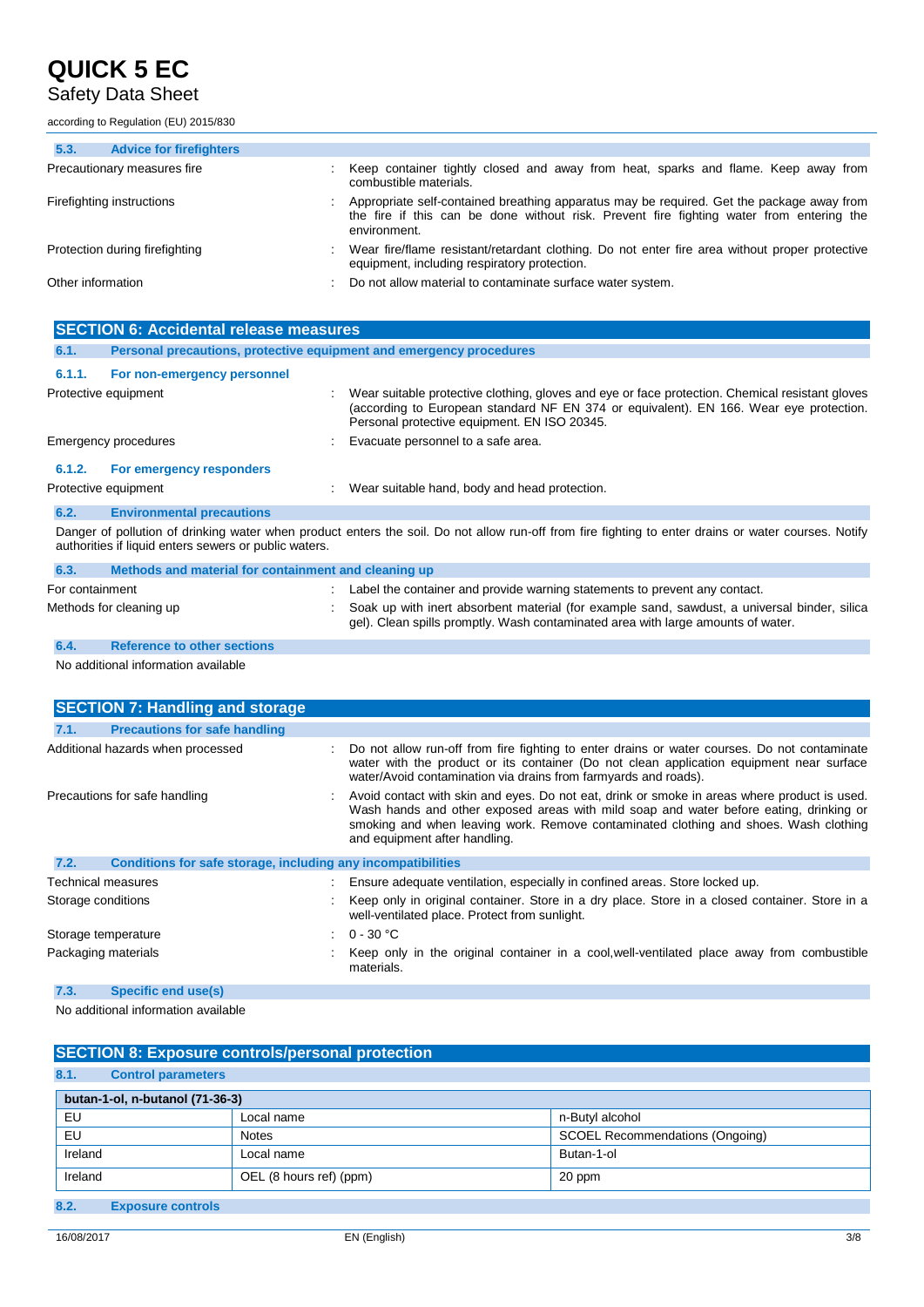## Safety Data Sheet

according to Regulation (EU) 2015/830

## **Hand protection:**

Chemical resistant gloves (according to European standard NF EN 374 or equivalent)

## **Eye protection:**

EN 166. Eye protection, including both chemical splash goggles and face shield, must be worn when possibility exists for eye contact due to spraying liquid or airborne particles

## **Skin and body protection:**

Long sleeved protective clothing

## **Respiratory protection:**

Extra personal protection: P2 filter respirator for harmful particles. Extra personal protection: P3 filter respirator for toxic particles

| <b>SECTION 9: Physical and chemical properties</b>            |                           |  |  |
|---------------------------------------------------------------|---------------------------|--|--|
| Information on basic physical and chemical properties<br>9.1. |                           |  |  |
| Physical state                                                | Liquid                    |  |  |
| Colour                                                        | Yellow.                   |  |  |
| Odour                                                         | strong.                   |  |  |
| Odour threshold                                               | No data available         |  |  |
| pН                                                            | 5,41                      |  |  |
| Relative evaporation rate (butylacetate=1)                    | No data available         |  |  |
| Melting point                                                 | No data available         |  |  |
| Freezing point                                                | No data available         |  |  |
| <b>Boiling point</b>                                          | No data available         |  |  |
| Flash point                                                   | 61 °C                     |  |  |
| Auto-ignition temperature                                     | 447 °C                    |  |  |
| Decomposition temperature                                     | No data available         |  |  |
| Flammability (solid, gas)                                     | No data available         |  |  |
| Vapour pressure                                               | No data available         |  |  |
| Relative vapour density at 20 °C                              | No data available         |  |  |
| Relative density                                              | No data available         |  |  |
| Density                                                       | 0,942 g/ml                |  |  |
| Solubility                                                    | No data available         |  |  |
| Log Pow                                                       | No data available         |  |  |
| Viscosity, kinematic                                          | No data available         |  |  |
| Viscosity, dynamic                                            | 1,9 - 2,3 mPa.s $(40 °C)$ |  |  |
| <b>Explosive properties</b>                                   | Not explosive.            |  |  |
| Oxidising properties                                          | Non oxidizing.            |  |  |
| Explosive limits                                              | No data available         |  |  |
| <b>Other information</b><br>9.2.                              |                           |  |  |
| No additional information available                           |                           |  |  |

|                                                      | <b>SECTION 10: Stability and reactivity</b>                                                          |  |  |  |
|------------------------------------------------------|------------------------------------------------------------------------------------------------------|--|--|--|
| 10.1.                                                | <b>Reactivity</b>                                                                                    |  |  |  |
|                                                      | Stable under normal conditions of use.                                                               |  |  |  |
| 10.2.                                                | <b>Chemical stability</b>                                                                            |  |  |  |
|                                                      | The product is stable at normal handling and storage conditions.                                     |  |  |  |
| 10.3.                                                | <b>Possibility of hazardous reactions</b>                                                            |  |  |  |
|                                                      | Stable under normal conditions of use.                                                               |  |  |  |
| 10.4.                                                | <b>Conditions to avoid</b>                                                                           |  |  |  |
| Heat. High temperature. Open flame. Direct sunlight. |                                                                                                      |  |  |  |
| 10.5.                                                | <b>Incompatible materials</b>                                                                        |  |  |  |
|                                                      | No additional information available                                                                  |  |  |  |
| 10.6.                                                | <b>Hazardous decomposition products</b>                                                              |  |  |  |
|                                                      | Under normal conditions of storage and use, hazardous decomposition products should not be produced. |  |  |  |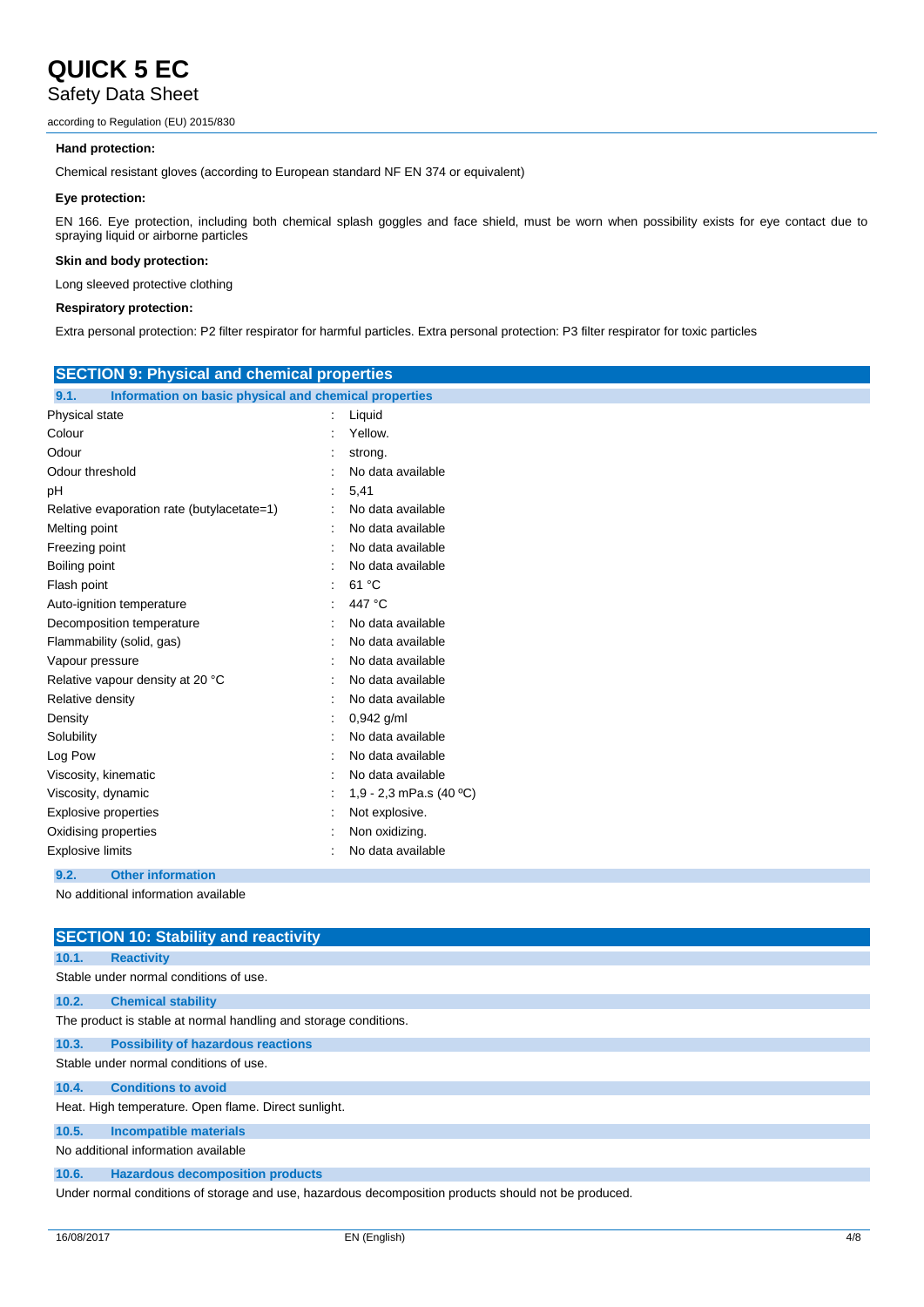Safety Data Sheet

according to Regulation (EU) 2015/830

| <b>SECTION 11: Toxicological information</b>  |                                                                      |
|-----------------------------------------------|----------------------------------------------------------------------|
| 11.1.<br>Information on toxicological effects |                                                                      |
| Acute toxicity (oral)                         | Not classified<br>$\bullet$                                          |
| Acute toxicity (dermal)                       | Not classified                                                       |
| Acute toxicity (inhalation)                   | Not classified.                                                      |
| <b>QUICK 5 EC</b>                             |                                                                      |
| LD50 oral rat                                 | > 2000 mg/kg bodyweight                                              |
| LD50 dermal rat                               | > 2000 mg/kg bodyweight                                              |
| LC50 inhalation rat (mg/l)                    | $> 6$ mg/l/4h                                                        |
| Skin corrosion/irritation                     | Not classified                                                       |
| Serious eye damage/irritation                 | Causes serious eye damage.                                           |
| Respiratory or skin sensitisation             | Not classified                                                       |
| Germ cell mutagenicity                        | Not classified                                                       |
| Carcinogenicity                               | Not classified                                                       |
| Reproductive toxicity                         | Not classified                                                       |
| STOT-single exposure                          | May cause respiratory irritation. May cause drowsiness or dizziness. |
| STOT-repeated exposure                        | Not classified                                                       |
| Aspiration hazard                             | May be fatal if swallowed and enters airways.                        |
|                                               |                                                                      |

| <b>SECTION 12: Ecological information</b>          |                                                       |
|----------------------------------------------------|-------------------------------------------------------|
| 12.1.<br><b>Toxicity</b>                           |                                                       |
| Acute aquatic toxicity                             | Very toxic to aquatic life.                           |
| Chronic aquatic toxicity                           | Very toxic to aquatic life with long lasting effects. |
| Quizalofop-p-ethyl (100646-51-3)                   |                                                       |
| LC50 fish 1                                        | 0,21 mg/l (96 h, Lepomis macrochirus)                 |
| EC50 Daphnia 1                                     | 0,29 mg/l (48 h, Daphnia magna)                       |
| EC50 72h algae (1)                                 | 0,021 mg/l (72 h, Pseudokirchneriella subcapitata)    |
| 12.2.<br><b>Persistence and degradability</b>      |                                                       |
| Quizalofop-p-ethyl (100646-51-3)                   |                                                       |
| Persistence and degradability                      | Not readily biodegradable.                            |
| 12.3.<br><b>Bioaccumulative potential</b>          |                                                       |
| Quizalofop-p-ethyl (100646-51-3)                   |                                                       |
| BCF fish 1                                         | 380                                                   |
| Log Pow                                            | 4,61 (23 °C)                                          |
| 12.4.<br><b>Mobility in soil</b>                   |                                                       |
| <b>QUICK 5 EC</b>                                  |                                                       |
| Surface tension                                    | 30,6 N/m                                              |
| Quizalofop-p-ethyl (100646-51-3)                   |                                                       |
| Mobility in soil                                   | low mobility                                          |
| 12.5.<br><b>Results of PBT and vPvB assessment</b> |                                                       |
| No additional information available                |                                                       |
| 12.6.<br><b>Other adverse effects</b>              |                                                       |
|                                                    |                                                       |

No additional information available

| <b>SECTION 13: Disposal considerations</b> |                                                                                                                                                                                                                                                           |
|--------------------------------------------|-----------------------------------------------------------------------------------------------------------------------------------------------------------------------------------------------------------------------------------------------------------|
| <b>Waste treatment methods</b><br>13.1.    |                                                                                                                                                                                                                                                           |
| Regional legislation (waste)               | Disposal must be done according to official regulations.                                                                                                                                                                                                  |
| Product/Packaging disposal recommendations | Avoid release to the environment. Disposal must be done according to official regulations. Do<br>not dispose of the packaging without first carrying out the necessary cleaning. Refer to<br>manufacturer/supplier for information on recovery/recycling. |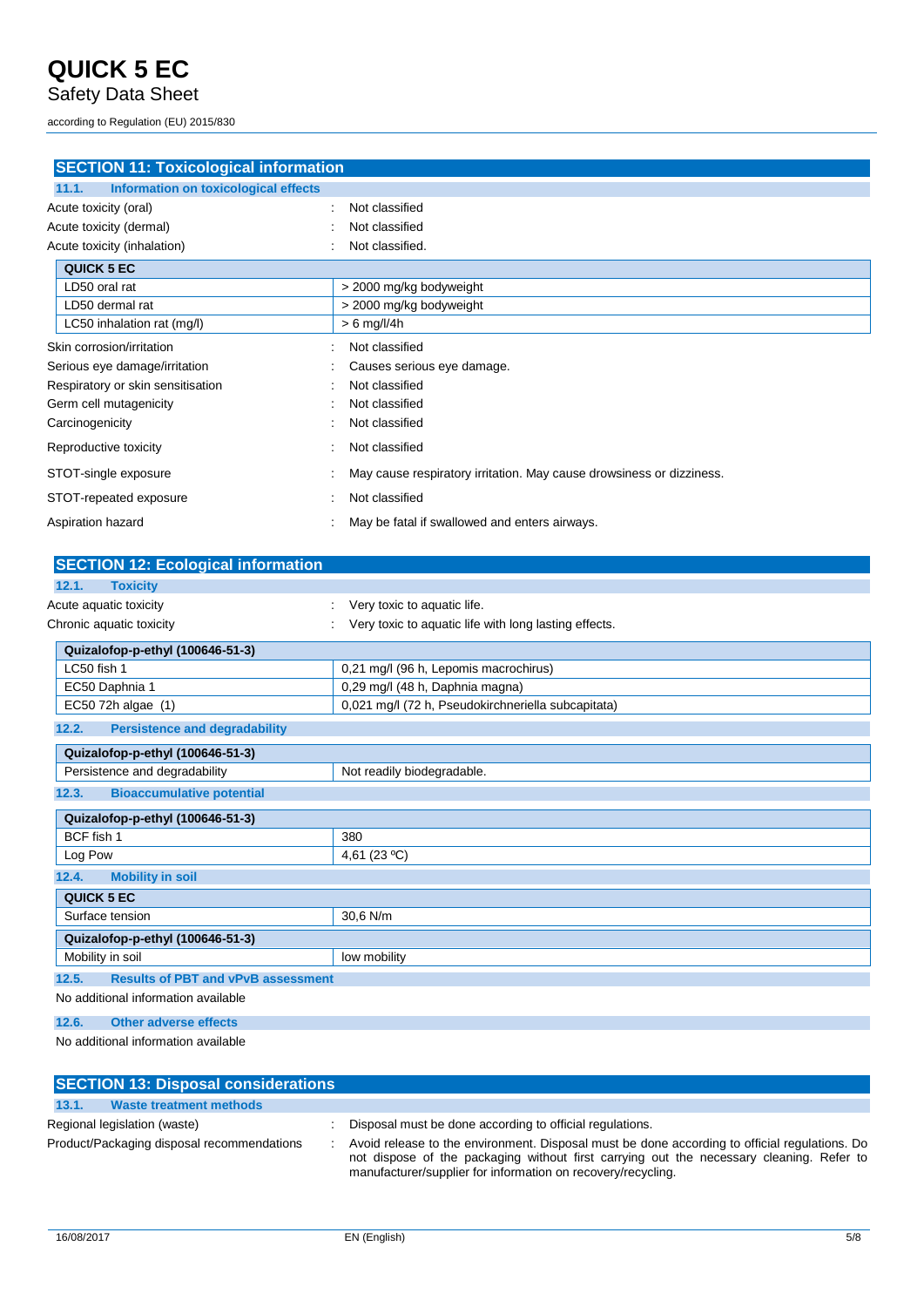## Safety Data Sheet

according to Regulation (EU) 2015/830

## **SECTION 14: Transport information**

## In accordance with ADR / RID / IMDG / IATA / ADN

| <b>ADR</b>                                                                                             | <b>IMDG</b>                                                                                                                      | <b>IATA</b>                                                               | <b>ADN</b>                                                                                             | <b>RID</b>                                                                                             |  |
|--------------------------------------------------------------------------------------------------------|----------------------------------------------------------------------------------------------------------------------------------|---------------------------------------------------------------------------|--------------------------------------------------------------------------------------------------------|--------------------------------------------------------------------------------------------------------|--|
| <b>UN number</b><br>14.1.                                                                              |                                                                                                                                  |                                                                           |                                                                                                        |                                                                                                        |  |
| 3082                                                                                                   | 3082                                                                                                                             | 3082                                                                      | 3082                                                                                                   | 3082                                                                                                   |  |
| 14.2.<br><b>UN proper shipping name</b>                                                                |                                                                                                                                  |                                                                           |                                                                                                        |                                                                                                        |  |
| <b>ENVIRONMENTALLY</b><br><b>HAZARDOUS</b><br>SUBSTANCE, LIQUID,<br>N.O.S.                             | <b>ENVIRONMENTALLY</b><br><b>HAZARDOUS</b><br>SUBSTANCE, LIQUID,<br>N.O.S.                                                       | Environmentally<br>hazardous substance,<br>liquid, n.o.s.                 | <b>ENVIRONMENTALLY</b><br><b>HAZARDOUS</b><br>SUBSTANCE, LIQUID,<br>N.O.S.                             | <b>ENVIRONMENTALLY</b><br><b>HAZARDOUS</b><br>SUBSTANCE, LIQUID,<br>N.O.S.                             |  |
| <b>Transport document description</b>                                                                  |                                                                                                                                  |                                                                           |                                                                                                        |                                                                                                        |  |
| <b>UN 3082</b><br><b>ENVIRONMENTALLY</b><br><b>HAZARDOUS</b><br>SUBSTANCE, LIQUID,<br>$N.O.S., 9.$ III | <b>UN 3082</b><br><b>ENVIRONMENTALLY</b><br><b>HAZARDOUS</b><br>SUBSTANCE, LIQUID,<br>N.O.S., 9, III, MARINE<br><b>POLLUTANT</b> | UN 3082 Environmentally<br>hazardous substance.<br>liquid, n.o.s., 9, III | <b>UN 3082</b><br><b>ENVIRONMENTALLY</b><br><b>HAZARDOUS</b><br>SUBSTANCE, LIQUID,<br>$N.O.S., 9.$ III | <b>UN 3082</b><br><b>ENVIRONMENTALLY</b><br><b>HAZARDOUS</b><br>SUBSTANCE, LIQUID,<br>$N.O.S., 9.$ III |  |
| 14.3.<br><b>Transport hazard class(es)</b>                                                             |                                                                                                                                  |                                                                           |                                                                                                        |                                                                                                        |  |
| 9                                                                                                      | 9                                                                                                                                | 9                                                                         | 9                                                                                                      | 9                                                                                                      |  |
|                                                                                                        |                                                                                                                                  |                                                                           |                                                                                                        |                                                                                                        |  |
| <b>Packing group</b><br>14.4.                                                                          |                                                                                                                                  |                                                                           |                                                                                                        |                                                                                                        |  |
| $\mathbf{III}$                                                                                         | $\mathbf{H}$                                                                                                                     | III                                                                       | III                                                                                                    | III                                                                                                    |  |
| <b>Environmental hazards</b><br>14.5.                                                                  |                                                                                                                                  |                                                                           |                                                                                                        |                                                                                                        |  |
| Dangerous for the<br>environment: Yes                                                                  | Dangerous for the<br>environment: Yes<br>Marine pollutant: Yes                                                                   | Dangerous for the<br>environment: Yes                                     | Dangerous for the<br>environment: Yes                                                                  | Dangerous for the<br>environment: Yes                                                                  |  |
| No supplementary information available                                                                 |                                                                                                                                  |                                                                           |                                                                                                        |                                                                                                        |  |
|                                                                                                        |                                                                                                                                  |                                                                           |                                                                                                        |                                                                                                        |  |

## **14.6. Special precautions for user**

## **- Overland transport**

| Classification code (ADR)                                               | : M6     |
|-------------------------------------------------------------------------|----------|
| Special provisions (ADR)                                                | : 274. 3 |
| Limited quantities (ADR)                                                | : 51     |
| Excepted quantities (ADR)                                               | : E1     |
| Packing instructions (ADR)                                              | : P001.  |
| Special packing provisions (ADR)                                        | $:$ PP1  |
| Mixed packing provisions (ADR)                                          | : MP19   |
| Portable tank and bulk container instructions (ADR)                     | : T4     |
| Portable tank and bulk container special provisions (ADR)               | :TP1,    |
| Tank code (ADR)                                                         | : LGBV   |
| Vehicle for tank carriage                                               | : AT     |
| Transport category (ADR)                                                | :3       |
| Special provisions for carriage - Packages (ADR)                        | : V12    |
| Special provisions for carriage - Loading, unloading and handling (ADR) | $:$ CV13 |
| Hazard identification number (Kemler No.)                               | : 90     |
| Orange plates                                                           |          |

## **- Transport by sea**

274, 335, 375, 601 P001, IBC03, LP01, R001 PP1, TP29



| Special provisions (IMDG)         | : 274, 335, 969  |
|-----------------------------------|------------------|
| Limited quantities (IMDG)         | : 5 L            |
| Excepted quantities (IMDG)        | : E1             |
| Packing instructions (IMDG)       | : P001, LP01     |
| Special packing provisions (IMDG) | $\therefore$ PP1 |
| IBC packing instructions (IMDG)   | : IBCO3          |
|                                   |                  |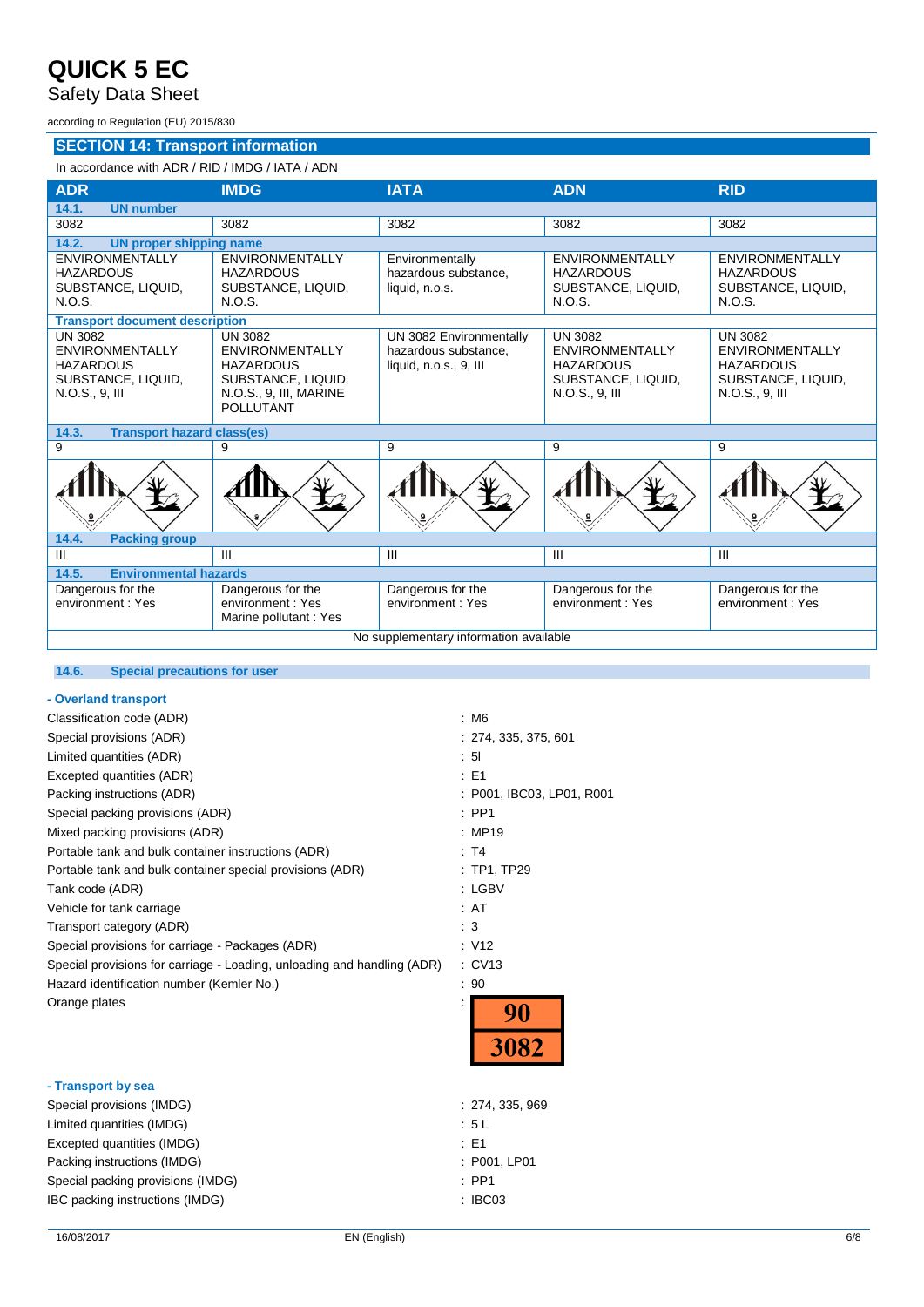## Safety Data Sheet

| according to Regulation (EU) 2015/830                                     |                           |
|---------------------------------------------------------------------------|---------------------------|
| Tank instructions (IMDG)                                                  | : T4                      |
| Tank special provisions (IMDG)                                            | : TP2, TP29               |
| EmS-No. (Fire)                                                            | $F-A$                     |
| EmS-No. (Spillage)                                                        | $: S-F$                   |
| Stowage category (IMDG)                                                   | $\therefore$ A            |
| - Air transport                                                           |                           |
| PCA Excepted quantities (IATA)                                            | $\therefore$ E1           |
| PCA Limited quantities (IATA)                                             | : Y964                    |
| PCA limited quantity max net quantity (IATA)                              | : 30kgG                   |
| PCA packing instructions (IATA)                                           | :964                      |
| PCA max net quantity (IATA)                                               | :450L                     |
| CAO packing instructions (IATA)                                           | :964                      |
| CAO max net quantity (IATA)                                               | :450L                     |
| Special provisions (IATA)                                                 | : A97, A158, A197         |
| ERG code (IATA)                                                           | : 9L                      |
| - Inland waterway transport                                               |                           |
| Classification code (ADN)                                                 | : M6                      |
| Special provisions (ADN)                                                  | : 274, 335, 375, 601      |
| Limited quantities (ADN)                                                  | : 5 L                     |
| Excepted quantities (ADN)                                                 | $\therefore$ E1           |
| Carriage permitted (ADN)                                                  | : T                       |
| Equipment required (ADN)                                                  | $:$ PP                    |
| Number of blue cones/lights (ADN)                                         | $\colon 0$                |
| - Rail transport                                                          |                           |
| Classification code (RID)                                                 | : M6                      |
| Special provisions (RID)                                                  | : 274, 335, 375, 601      |
| Limited quantities (RID)                                                  | : 5L                      |
| Excepted quantities (RID)                                                 | $\therefore$ E1           |
| Packing instructions (RID)                                                | : P001, IBC03, LP01, R001 |
| Special packing provisions (RID)                                          | $:$ PP1                   |
| Mixed packing provisions (RID)                                            | : MP19                    |
| Portable tank and bulk container instructions (RID)                       | : T4                      |
| Portable tank and bulk container special provisions (RID)                 | $:$ TP1, TP29             |
| Tank codes for RID tanks (RID)                                            | : LGBV                    |
| Transport category (RID)                                                  | $\therefore$ 3            |
| Special provisions for carriage - Packages (RID)                          | :W12                      |
| Special provisions for carriage - Loading, unloading and handling (RID)   | : CW13, CW31              |
| Colis express (express parcels) (RID)                                     | $\therefore$ CE8          |
| Hazard identification number (RID)                                        | : 90                      |
| AA<br>Transport in built according to Annoy II of Mornal and the IDC Cade |                           |

**14.7. Transport in bulk according to Annex II of Marpol and the IBC Code** Not applicable

## **SECTION 15: Regulatory information**

**15.1. Safety, health and environmental regulations/legislation specific for the substance or mixture**

## **15.1.1. EU-Regulations**

Contains no REACH substances with Annex XVII restrictions

Contains no substance on the REACH candidate list

Contains no REACH Annex XIV substances

Other information, restriction and prohibition regulations : according to Regulation (EU) 2015/830.

#### **15.1.2. National regulations**

Refer to protective measures listed in Sections 7 and 8

#### **15.2. Chemical safety assessment**

Refer to protective measures listed in Sections 7 and 8